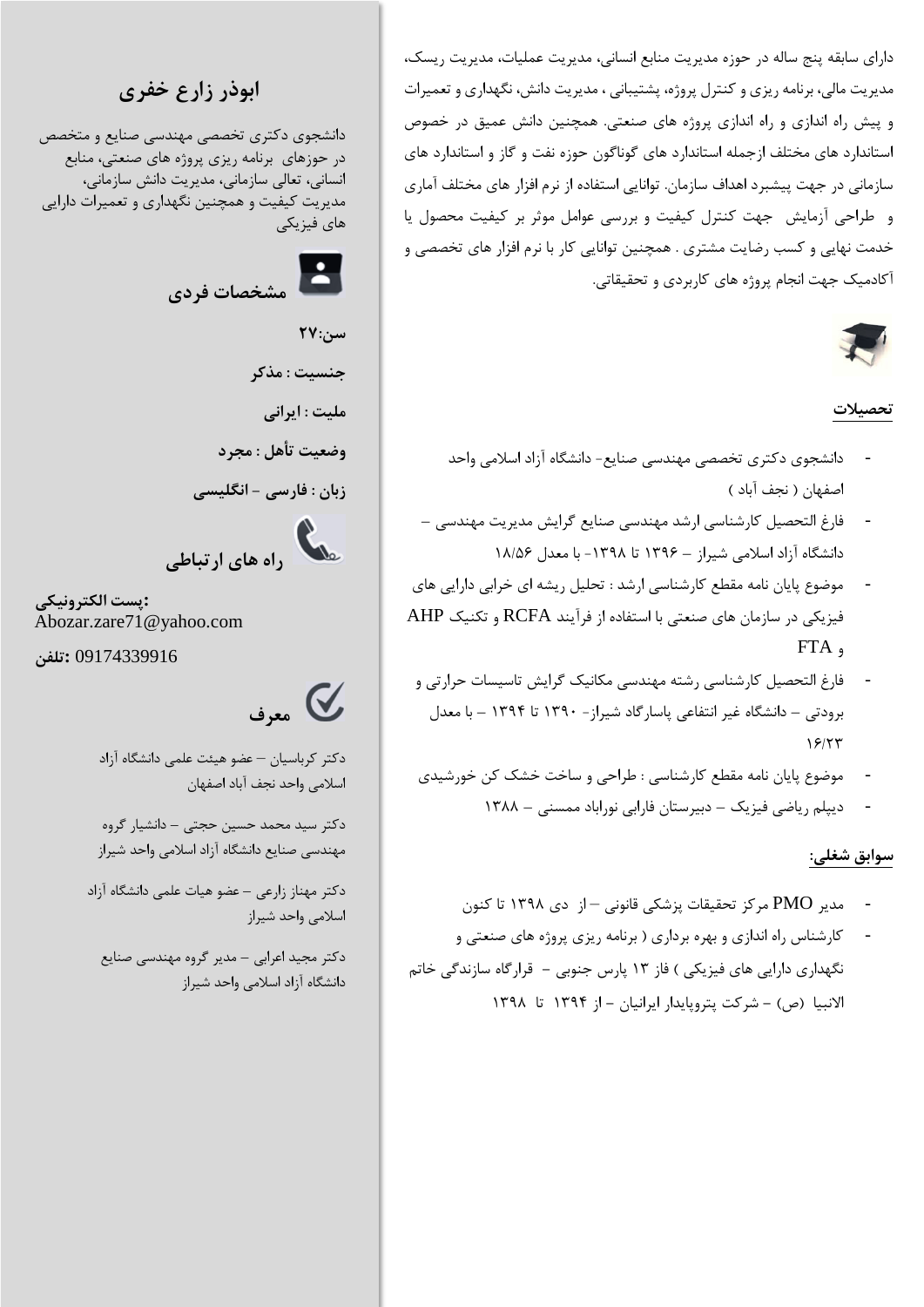**سوابق تحقیقاتی**

عنوان برخی از مقاالت نوشته شده اینجانب در مقاالت داخلی و خارجی

**CERTIFICATION**

- گواهی نامه آموزش زبان انگلیسی

- گواهی نامه آشنایی با فرمول نویسی در محیط اکسل

- گواهی نامه آشنایی با نرم افزار CMMS

- گواهی نامه آشنایی با نگهداری و تعمیرات پیشگیرانه

دارایی های فیزیکی

- گواهی نامه آشنایی با برنامه ریزی در خصوص دوره های مختلف تعمیرات اساسی پاالیشگاه

- گواهی نامه آشنایی با نگهداری و تعمیرات اپراتوری

- گواهی نامه آشنایی با استراتژی ها ی مختلف

نگهداری از دارایی های فیزیکی سازمان

- گواهی نامه تحلیل ریشه ای خرابی در سازمان های صنعتی و نیمه صنعتی

- گواهی نامه تحلیل شاخص های کلیدی عملکرد در سازمان های صنعتی

- گواهی نامه تحلیل اثر بخشی کلی تجهیزات و دارایی های فیزیکی

- گواهی نامه آشنایی با پیش راه اندازی و راه اندازی

واحد های مختلف صنعتی و غیر صنعتی

 $\triangleright$  root cause failure analysis for rotary equipment. Journal of industrial engineering and manufacture management,2476-4450

 $\triangleright$  Application of ISM for investigating the production Costs  $\triangleright$  investigating factors affecting organizational agility and their ranking. Journal of New research in management and accounting, 2588-3593

> RCFA implementation for Gas refinery equipment, International conference on industrial engineering and management in the new age. 21July. 2019.Tehran.

 Application of the Analytic Hierarchy Process (AHP) for rating the troubles of high speed pumps. International conference on sustainable development techniques in management and industrial engineering with a perpetual challenge, October 22. 2019

# **سوابق تدریس ) شرکت خصوصی(**

- زبان تخصصی
- مدیرت مالی
- مدیریت عملیات
	- روش تحقیق
- مدیریت بازاریابی
	- مدیریت ریسک
- مدیریت استراتژیک
- نگهداری و تعمیرات
	- کنترل پروژه
		- پریماورا 6
- نرم افزار تحلیل سلسله مراتبی EC
	- شیوه های تولید
	- مدیریت منابع انسانی
	- مدیریت کنترل کیفیت
		- مدیریت پروژه
- مدیریت منابع انسانی در پروژه های صنعتی
	- مدیریت دانش
	- مدیریت زنجیره تأمین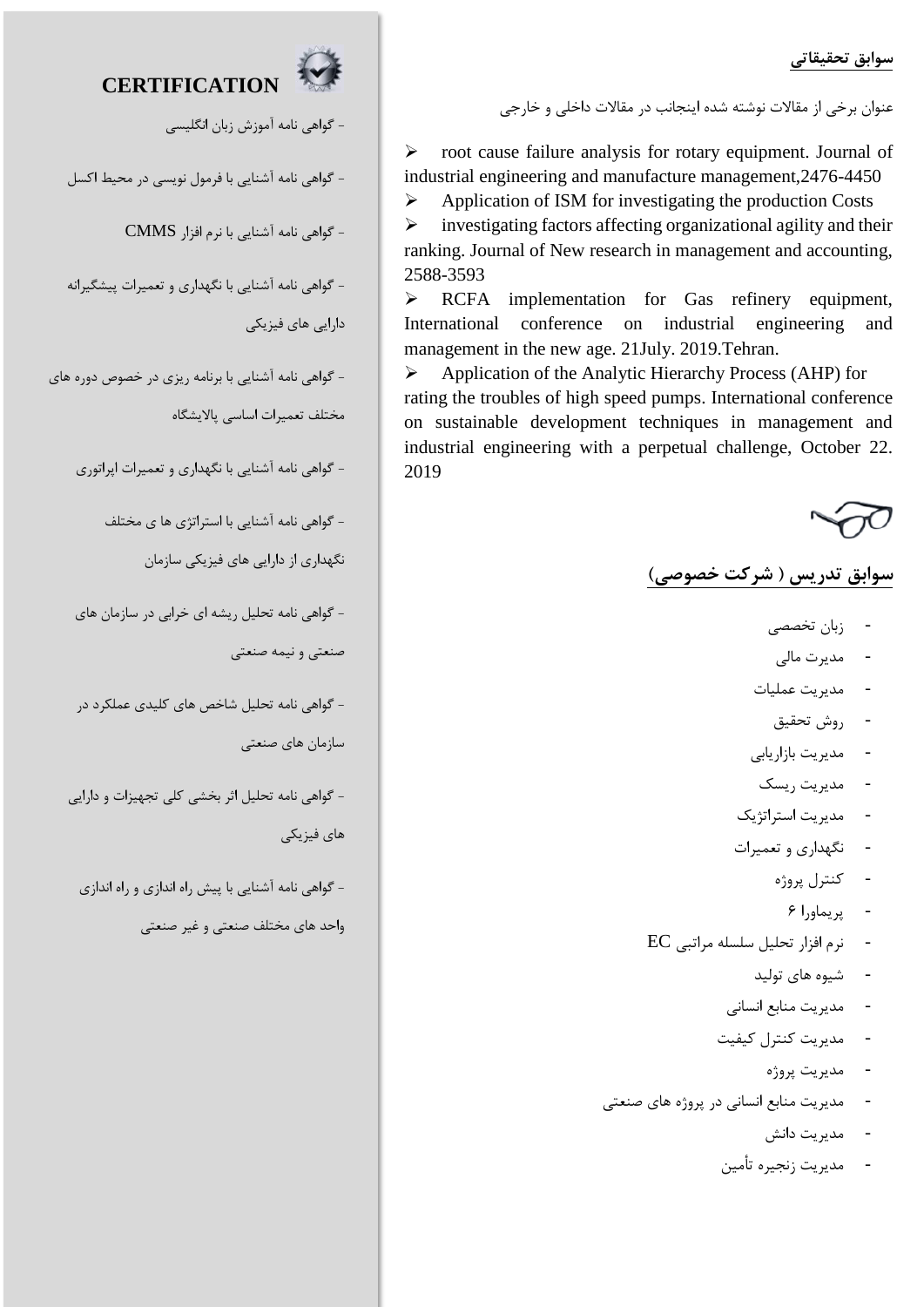| نمره دروس تخصصی رشته مهندسی         |       |
|-------------------------------------|-------|
| صنایع اینجانب در دوره کارشناسی ارشد |       |
| و دکتری                             |       |
| lesson                              | score |
| System                              | 17.75 |
| engineering                         |       |
| Supply chain                        | 17    |
| management                          |       |
| Human resource                      | 17    |
| management                          |       |
| Total quality                       | 18.75 |
| management                          |       |
| Electronic                          | 18.50 |
| commerce                            |       |
| Knowledge                           | 19    |
| management                          |       |
| Total                               | 19.75 |
| maintenance &                       |       |
| repair                              |       |
| management                          |       |
| Financial                           | 19.65 |
| management                          |       |
| Seminar                             | 19.75 |
| Engineering                         | 20    |
| statistics                          |       |
| Production                          | 16    |
| planning                            |       |

**مهارت های نرم افزاری**

## **Excel**

Familiar with drawing chart and tables

Familiar with enter various data and form database

Familiar with analysis data

Familiar with use variable function in excel and use them to solve the problem

Categorize and sorting data

Designing daily, weekly, monthly and yearly report for project

Design and prepare management table

Design and prepare Gantt chart

Analyzing variable issues in the field of operations research

Implementation of multi-criteria decision making with excel software

#### **Primavera (P6)**

Familiar with P6 software to define variable EPS (enterprise project structure)

Familiar with P6 software to design and prepare OBS (organizational breakdown structure)

Familiar with P6 software to design and prepare various calendars like global calendar, resource calendar, project calendar

Familiar with P6 software to form WBS (Work breakdown structure) in various projects

Familiar with P6 software to add various activities to WPS

Familiar with P6 software define various resource like: labor, nonlabor, material with P6 software

Familiar with P6 software to scheduling, monitoring and enter actual amount

# **CMMS**

((Computerize maintenance management system))

- Familiar with Preventive maintenance (PM) in industrial or nonindustrial project

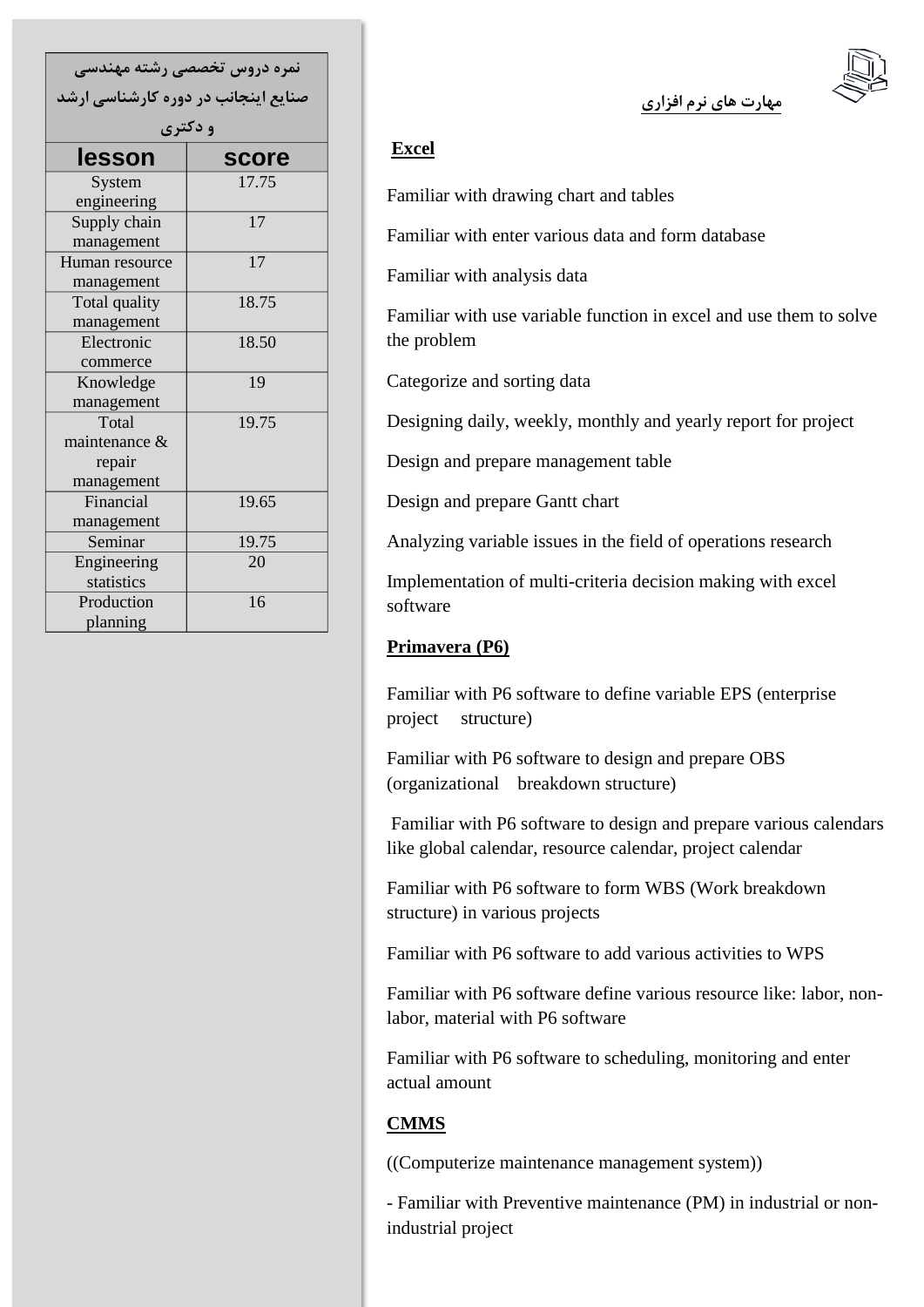# **سایر مهارت ها**



- راهنمای تورهای ایرانگردی و جهانگردی انگلیسی زبان - آشنایی کامل با استاندارد های مختلف در حوزه پروژه های صنعتی و نیمه صنعتی

- آشنایی کامل با مهارت های مختلف ICDL

- آشنایی کامل با ترجمه و تحلیل

استاندارد های مختلف صنعتی و نیمه

صنعتی در جهت پیشبرد اهداف سازمان

-Familiar with planning maintenance method in overhaul maintenance duration with CMMS software

-Familiar with autonomous maintenance and their features, also training this important factor in form of TPM strategy or RCM strategy in project

-Familiar to PDM maintenance and their features

-Familiar with root cause failure analysis in project and implement this method in project with RCFA group with using of FTA, 5Why, Fish bones or CMMS software

-Familiar with key performance indicators for equipment in project and drawing related graphic chart.

-Familiar with overall equipment effectiveness (OEE) and familiarity with its calculations for equipment analysis

## **Visio**

-Familiar with drawing process graphic chart in business field like: Brain storming diagram, cause and effects diagram, fault tree analysis diagram, marketing chart diagram, organization chart diagram, TQM diagram

-Familiar with drawing process chart in business field like: process flow diagram

-Familiar with drawing various flowchart like: basic flow chart, BPMN flow chart, work flow diagram

-Familiar with drawing general graphic diagram like basic diagram, block diagram

-Familiar with drawing schedule graphic diagram like Gantt chart

## **Carrier**

Familiar to Design and evaluation of thermal and refrigeration systems in industrial and non-industrial building and providing estimated justification reports using CARRIER software

## **Expert choice**

Familiar with all parts

## **IBM SPSS statistics**

Familiar with all parts

## **DOE**

Familiar with all parts

## **Minitab**

Familiar with all parts

## **Microsoft word**

Familiar with all parts

# **Microsoft PowerPoint**